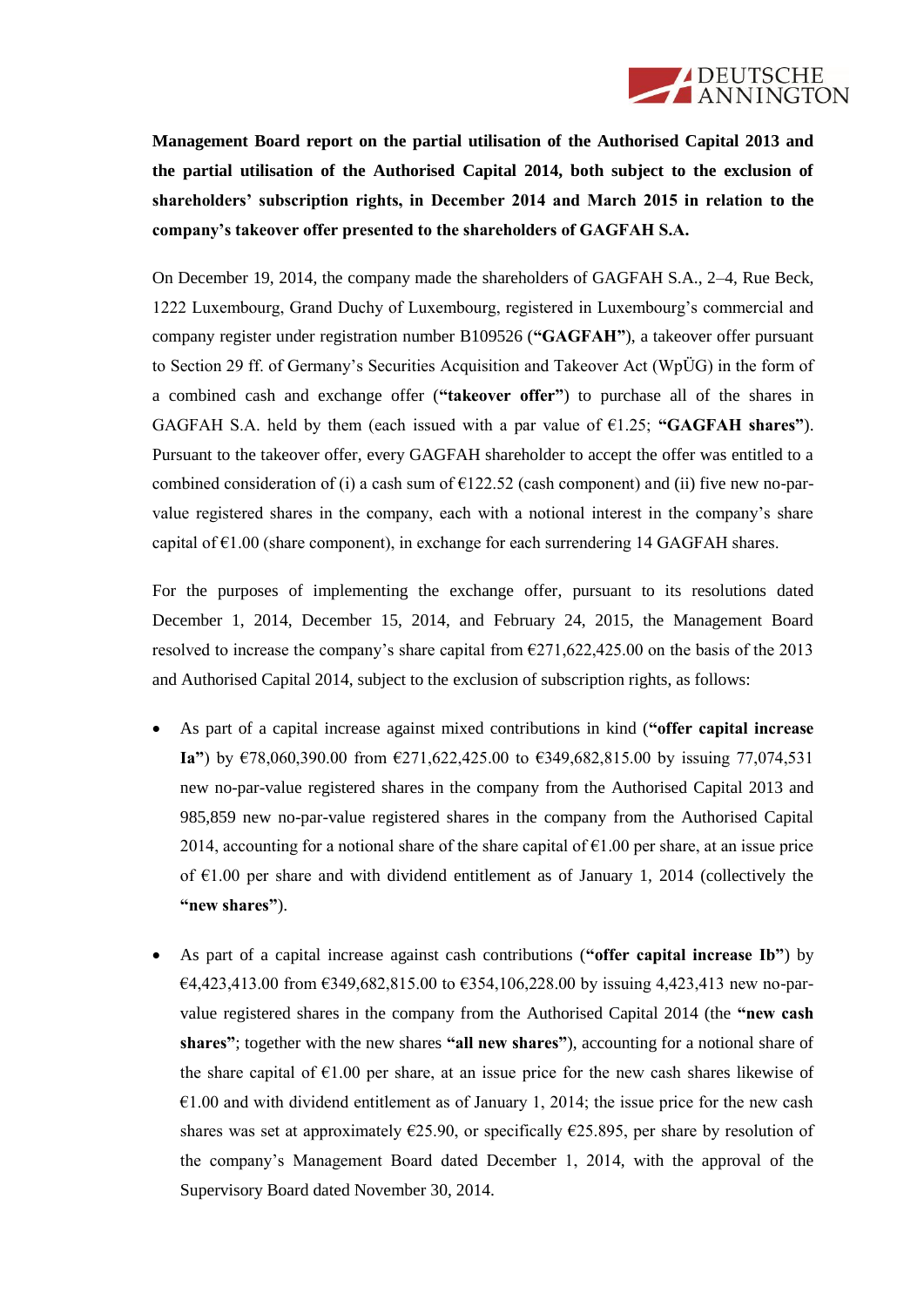The company's Supervisory Board approved offer capital increases Ia and Ib by resolutions dated November 30, 2014, December 30, 2014, and February 24, 2015.

The implementation of offer capital increases Ia and Ib was included in the commercial register on March 6, 2015, and the share capital of the company was increased by a total of  $682,483,803.00$  from  $6271,622,425.00$  to the current share capital sum of  $6354,106,228.00$ .

The 78,060,390 new shares and the 4,423,413 new cash shares were subscribed to against mixed contributions in kind as part of offer capital increase Ia and against cash contributions as part of offer capital increase Ib as follows:

- In its capacity as an exchange trustee for the GAGFAH shareholders accepting the takeover offer, DZ BANK AG Deutsche Zentral-Genossenschaftsbank, Frankfurt am Main, Platz der Republik, 60265 Frankfurt am Main, Germany, registered in the commercial register at Frankfurt am Main District Court under HRB 45651 (**"DZ Bank"**) subscribed to 39,030,195 new shares at a total issue price of  $\epsilon$ 39,030,195.00 ( $\epsilon$ 1.00 per share) against mixed contributions in kind; represented by the notary Dr Lars. F. Freytag, DZ Bank additionally subscribed to 2,211,706 new cash shares at a total issue price of  $\epsilon$ 2,211,706.00 ( $\epsilon$ 1.00 per shares) against a cash contribution; and
- In its capacity as an exchange trustee for the GAGFAH shareholders accepting the takeover offer, Commerzbank Aktiengesellschaft, Kaiserplatz, 60311 Frankfurt am Main, Germany, registered in the commercial register at Frankfurt am Main District Court under HRB 32000 (**"Commerzbank"** together with DZ Bank, the **"exchange trustees"**) subscribed to 39,030,195 new shares at a total issue price of  $\epsilon$ 39,030,195.00 ( $\epsilon$ 1.00 per share) against mixed contributions in kind; represented by the notary Dr Lars. F. Freytag, Commerzbank additionally subscribed to 2,211,707 new cash shares at a total issue price of  $\epsilon$ 2,211,707.00  $(61.00 \text{ per shares})$  against a cash contribution.

The contributions in kind for the new shares were provided in relation to offer capital increase Ia as follows:

- Incorporation of 109,284,546 GAGFAH shares transferred to DZ Bank as an exchange trustee for the GAGFAH shareholders; and by
- Incorporation of 109,284,546 GAGFAH shares transferred to Commerzbank as an exchange trustee for the GAGFAH shareholders.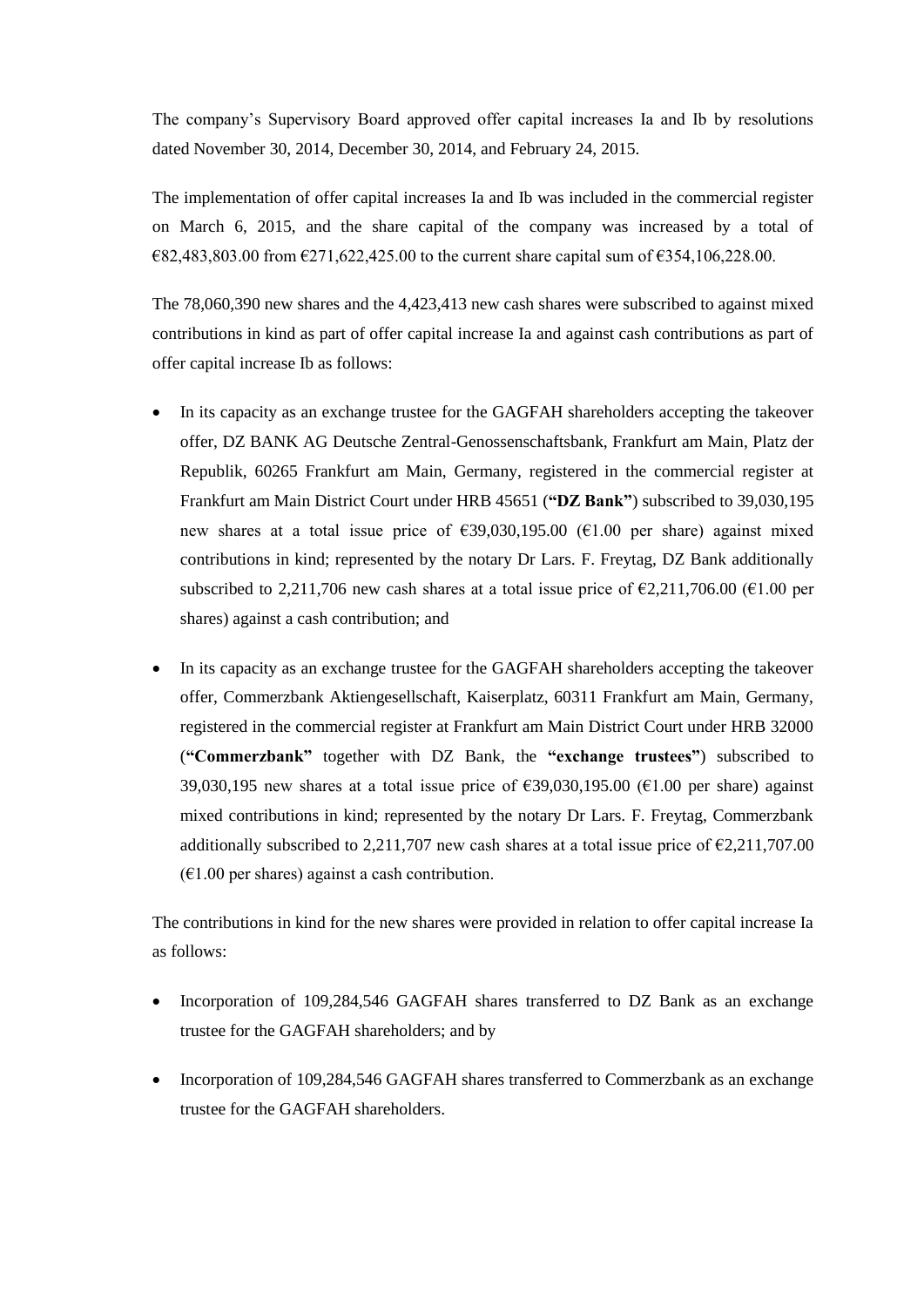In accordance with a contribution agreement concluded on February 24, 2015, DZ Bank and Commerzbank transferred the shares being contributed to the company as a contribution in kind upon the transaction being entered into the commercial register.

As an additional consideration for the transfer of the GAGFAH shares, the company paid a cash sum totalling  $E1,912,791,796.56$  to the subscribers in their capacity as the exchange trustees, to be passed on to the GAGFAH shareholders, of which €956,395,898.28 to DZ BANK and €956,395,898.28 to Commerzbank.

The cash contributions for the new cash shares in relation to offer capital increase Ia were provided by means of the payment of the issue amount totalling €4,423,413.00 for 4,423,413 new shares. DZ Bank and Commerzbank additionally provided the difference between the issue amount and the issue price. DZ Bank paid a total of €55,060,420.87, while Commerzbank paid in €55,060,445.77.

The combined consideration of  $E122.52$  in cash and five new shares in the company as offered by the company in exchange for 14 GAGFAH shares equates to an offer consideration per GAGFAH share of approximately  $68.75$  for the cash component and of 0.357 (equal to 5/14) when rounded) new shares for the share component.

If the consideration partially comprises shares, as is the case here, Section 31 para. 1, 2 and 7 WpÜG in conjunction with Section 7, Section 5 para. 1 and 3 of the WpÜG Offer Ordinance (WpÜGAngebV) stipulates that, for the purposes of calculating the minimum consideration, the value of the shares offered must likewise be determined on the basis of their three-month average. At the effective date of November 30, 2014, the three-month average price for the company's share was  $\epsilon$ 24.53, according to notification given to the company by BaFin on December 9, 2014.

When multiplied by the fraction of 0.357 (equal to 5/14 when rounded) of the new shares offered as a share component, the three-month average price for the company's share of  $\epsilon$ 24.53 came to approximately  $\epsilon$ 8.76. As such, the value of the share component of 0.357 (equal to 5/14) when rounded) new shares to be calculated pursuant to Section 31 para. 1, 2 and 7 WpÜG in conjunction with Section 7, Section 5 para. 1 and 3 of the WpÜGAngebV came to approximately  $68.76$ . The number of new shares to be granted to each GAGFAH shareholder in accordance with the share component is the sum of the GAGFAH shares submitted by each GAGFAH shareholder multiplied by approximately 0.357 (equal to 5/14 when rounded).

The consideration offered per GAGFAH share comprised the cash component in the amount of approximately  $68.75$  and the share component of 0.357 (equal to 5/14 when rounded) new shares. Based on the three-month average price of  $\epsilon$ 24.53, the value of the share component of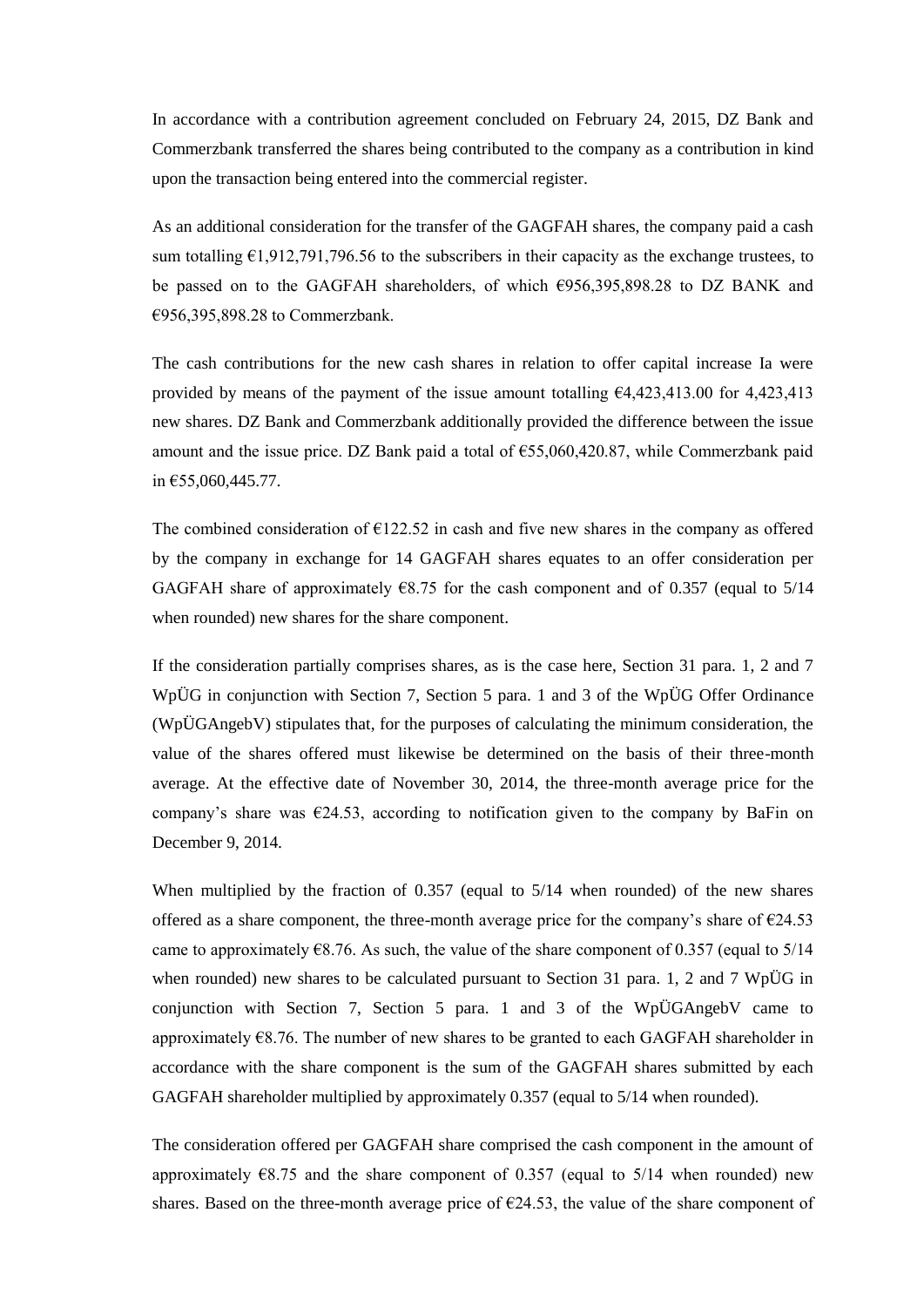0.357 (equal to 5/14 when rounded) new shares to be calculated pursuant to Section 31 para. 1, 2 and 7 WpÜG in conjunction with Section 7, Section 5 para. 1 and 3 WpÜGAngebV came to approximately  $E$ 8.76. On this basis, the total value of the consideration offered for one GAGFAH share comprising a cash component and a share component came to approximately €17.51. The consideration of approximately €17.51 offered for a GAGFAH share included a premium of around €2.69 or 18.2% added to the three-month average price of GAGFAH shares of  $€14.82$ .

Based on the company shares' stock market price (Xetra closing price) of approximately  $\epsilon$ 25.90 on November 28, 2014, the final trading day prior to the publication of the decision to make the takeover offer and prior to the decisive point in time of the resolution of the Management Board and Supervisory Board regarding the issue amount of the company's shares, the value of the share component is approximately  $\epsilon$ 9.25 and the total value of the consideration offered comprising the cash component and the share component is approximately  $\epsilon$ 18.00. The offer consideration per GAGFAH share of approximately  $E18.00$  thus contains a premium of approximately  $E2.49$  or around 16.1% based on the GAGFAH share's Xetra closing price of around  $£15.51$  on November 28, 2014.

In calculating the offer consideration, the company considered in particular the historic development of the stock market price of the GAGFAH share. The stock market price is a widely accepted basis for calculating the appropriateness of the consideration for listed shares. The GAGFAH shares are admitted for trading in the regulated market of the Frankfurt Stock Exchange (*Prime Standard*). The GAGFAH shares issued were included in the MDAX index where they were freely traded, had a considerable free float and demonstrated appropriate trading activity and volumes.

Ahead of the decisive resolution regarding utilisation of the authorised capital, the Management Board and Supervisory Board examined in detail the appropriateness of the countervalue for the issue of the new shares and the additional cash consideration.

In the opinion of the Management Board and the Supervisory Board, the premium added to the statutory minimum price was appropriate in order to guarantee sufficient transaction security and will be sufficiently offset by the considerable competitive advantages and synergies anticipated by the company as a result of the transaction:

 The Group's position in the German market will be further expanded on the basis of the acquisition of the GAGFAH Group. Combined, the companies had approximately 350,000 residential units throughout Germany at the time at which the Annual General Meeting was